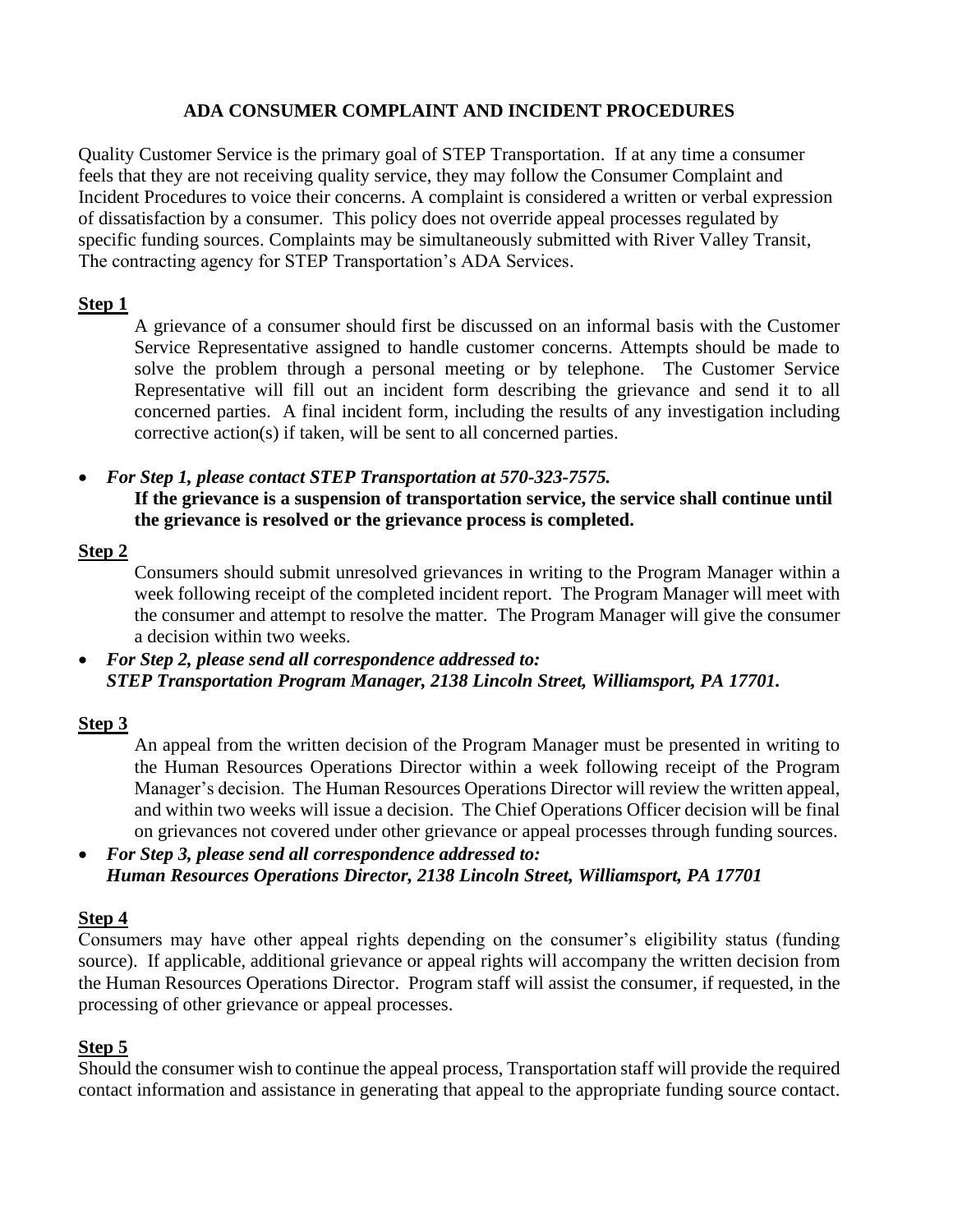# **Americans with Disabilities Act(ADA) Complaint Form**

**STEP, Inc's Transportation** ADA Complaint Procedure is made available in the following locations:

- $\Box$  Agency website, either as a reference in the Notice to Public or in its entirety
- $\Box$  Hard copy in the central office
- Available in appropriate languages for LEP populations, meeting the Safe Harbor Threshold.
- Other, \_\_\_\_\_\_\_\_\_\_\_\_\_\_\_\_\_\_\_\_\_\_\_\_\_\_\_\_\_\_\_\_\_\_

| Section I:                                                                                                                                                                                                                                                                                                                                                                 |             |                              |            |    |  |
|----------------------------------------------------------------------------------------------------------------------------------------------------------------------------------------------------------------------------------------------------------------------------------------------------------------------------------------------------------------------------|-------------|------------------------------|------------|----|--|
| Name:                                                                                                                                                                                                                                                                                                                                                                      |             |                              |            |    |  |
| Address:                                                                                                                                                                                                                                                                                                                                                                   |             |                              |            |    |  |
| Telephone (Home):<br>Telephone (Work):                                                                                                                                                                                                                                                                                                                                     |             |                              |            |    |  |
| Electronic Mail Address:                                                                                                                                                                                                                                                                                                                                                   |             |                              |            |    |  |
| Accessible Format                                                                                                                                                                                                                                                                                                                                                          | Large Print |                              | Audio Tape |    |  |
| Requirements?                                                                                                                                                                                                                                                                                                                                                              | <b>TDD</b>  |                              | Other      |    |  |
| <b>Section II:</b>                                                                                                                                                                                                                                                                                                                                                         |             |                              |            |    |  |
| Are you filing this complaint on your own behalf?                                                                                                                                                                                                                                                                                                                          |             |                              | Yes*       | No |  |
| *If you answered "yes" to this question, go to Section III.                                                                                                                                                                                                                                                                                                                |             |                              |            |    |  |
| If not, please supply the name and relationship of the person for whom you<br>are complaining:                                                                                                                                                                                                                                                                             |             |                              |            |    |  |
| Please explain why you have filed for a third party:                                                                                                                                                                                                                                                                                                                       |             |                              |            |    |  |
|                                                                                                                                                                                                                                                                                                                                                                            |             |                              |            |    |  |
| Please confirm that you have obtained the permission of the aggrieved<br>party if you are filing on behalf of a third party.                                                                                                                                                                                                                                               |             |                              | Yes        | No |  |
| <b>Section III:</b>                                                                                                                                                                                                                                                                                                                                                        |             |                              |            |    |  |
| Date of Alleged Discrimination (Month, Day, Year):                                                                                                                                                                                                                                                                                                                         |             |                              |            |    |  |
| Explain as clearly as possible what happened and why you believe you were discriminated against. Describe all<br>persons who were involved. Include the name and contact information of the person(s) who discriminated against you<br>(if known) as well as names and contact information of any witnesses. If more space is needed, please use the back<br>of this form. |             |                              |            |    |  |
| <b>Section IV</b>                                                                                                                                                                                                                                                                                                                                                          |             |                              |            |    |  |
| Have you previously filed an ADA complaint with this agency?                                                                                                                                                                                                                                                                                                               |             |                              | Yes        | No |  |
| <b>Section V</b>                                                                                                                                                                                                                                                                                                                                                           |             |                              |            |    |  |
| Have you filed this complaint with any other Federal, State, or local agency, or with any Federal or State court?                                                                                                                                                                                                                                                          |             |                              |            |    |  |
| [] Yes<br>$[ ]$ No                                                                                                                                                                                                                                                                                                                                                         |             |                              |            |    |  |
| If yes, check all that apply:                                                                                                                                                                                                                                                                                                                                              |             |                              |            |    |  |
|                                                                                                                                                                                                                                                                                                                                                                            |             |                              |            |    |  |
|                                                                                                                                                                                                                                                                                                                                                                            |             | [] State Agency ____________ |            |    |  |
| I I State Court<br>[] Local Agency _                                                                                                                                                                                                                                                                                                                                       |             |                              |            |    |  |